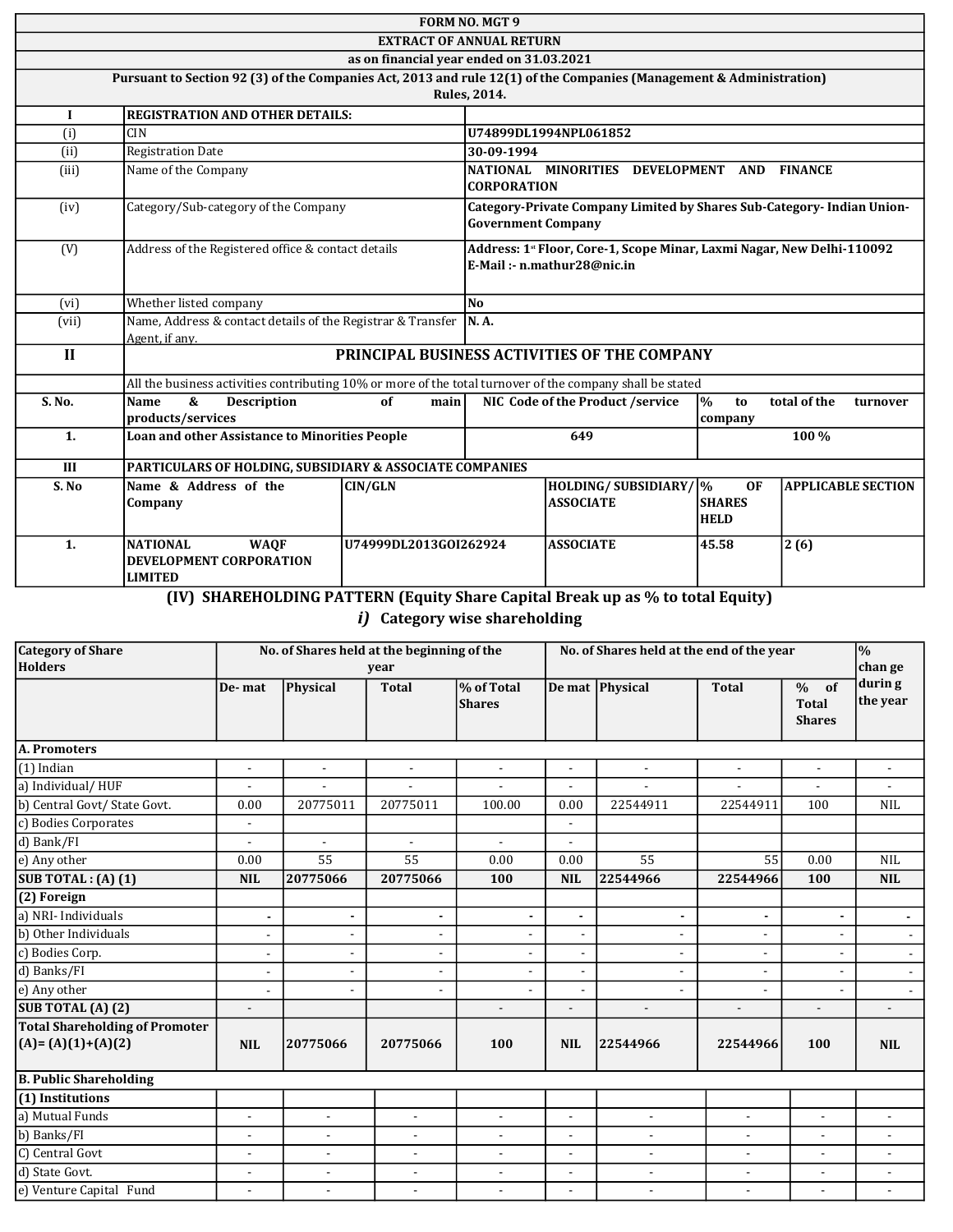| f) Insurance Companies                                                                    | $\blacksquare$           | $\blacksquare$ | $\overline{a}$           | $\blacksquare$           | L,                       | $\sim$                   | $\sim$                   | $\blacksquare$           | $\blacksquare$           |
|-------------------------------------------------------------------------------------------|--------------------------|----------------|--------------------------|--------------------------|--------------------------|--------------------------|--------------------------|--------------------------|--------------------------|
| g) FIIs                                                                                   | $\blacksquare$           | $\blacksquare$ | $\blacksquare$           | $\blacksquare$           | $\overline{a}$           | $\blacksquare$           | $\blacksquare$           | $\blacksquare$           |                          |
| h) Foreign Venture                                                                        | $\overline{a}$           | $\sim$         | $\blacksquare$           | $\blacksquare$           | $\overline{a}$           | $\overline{a}$           | $\overline{\phantom{a}}$ | $\sim$                   | $\sim$                   |
| Capital Funds                                                                             | $\blacksquare$           | $\blacksquare$ | $\overline{\phantom{a}}$ | $\overline{\phantom{a}}$ | $\overline{\phantom{a}}$ | $\overline{\phantom{a}}$ | $\overline{\phantom{a}}$ | $\overline{\phantom{a}}$ | $\blacksquare$           |
| i) Others (Specify)                                                                       | ÷                        | $\overline{a}$ | $\blacksquare$           | $\blacksquare$           |                          | $\overline{\phantom{a}}$ | $\blacksquare$           | $\blacksquare$           |                          |
| SUB TOTAL (B)(1):                                                                         | <b>NIL</b>               | $\bf{0}$       | $\bf{0}$                 | $\bf{0}$                 | <b>NIL</b>               | $\bf{0}$                 | $\bf{0}$                 | $\bf{0}$                 | <b>NIL</b>               |
| (2) Non Institutions                                                                      |                          |                |                          |                          |                          |                          |                          |                          |                          |
| a) Bodies corporates                                                                      | $\overline{a}$           | $\mathbf{r}$   | $\blacksquare$           | $\sim$                   | $\overline{a}$           | $\blacksquare$           | $\blacksquare$           | $\blacksquare$           | $\sim$                   |
| i) Indian                                                                                 | $\blacksquare$           | $\blacksquare$ | $\overline{\phantom{a}}$ | $\blacksquare$           | $\overline{\phantom{a}}$ | $\overline{\phantom{a}}$ | $\overline{\phantom{a}}$ | $\blacksquare$           | $\overline{\phantom{a}}$ |
| ii) Overseas                                                                              | $\blacksquare$           | $\overline{a}$ | $\blacksquare$           | $\blacksquare$           | ÷,                       | $\overline{\phantom{a}}$ | $\overline{\phantom{a}}$ | $\overline{\phantom{0}}$ |                          |
| b) Individuals                                                                            | $\overline{a}$           | $\sim$         | $\overline{\phantom{a}}$ | $\blacksquare$           | $\overline{a}$           | $\overline{a}$           | $\overline{\phantom{a}}$ | $\blacksquare$           | $\blacksquare$           |
| i) Individual shareholders holding<br>nominal share capital upto INR1<br>lakhs            |                          |                | $\blacksquare$           | $\blacksquare$           | $\overline{\phantom{a}}$ | $\overline{\phantom{a}}$ | $\blacksquare$           | $\overline{\phantom{0}}$ |                          |
| ii) Individuals shareholders<br>holding nominal share<br>capital in excess of INR 1 lakhs |                          |                |                          |                          |                          |                          |                          |                          |                          |
| c) Others (specify)                                                                       | $\overline{\phantom{a}}$ | $\blacksquare$ | $\blacksquare$           |                          | $\blacksquare$           | $\blacksquare$           | $\blacksquare$           | $\overline{\phantom{a}}$ |                          |
| Non-Resident Indians                                                                      | $\overline{a}$           | $\blacksquare$ | $\blacksquare$           | $\blacksquare$           | $\blacksquare$           | $\blacksquare$           | $\blacksquare$           | $\blacksquare$           | $\blacksquare$           |
| Overseas Corporate Bodies                                                                 | $\blacksquare$           | $\blacksquare$ | $\overline{\phantom{a}}$ | $\overline{\phantom{a}}$ | $\overline{\phantom{a}}$ | $\blacksquare$           | $\blacksquare$           | $\overline{\phantom{a}}$ |                          |
| <b>Clearing Member</b>                                                                    | $\overline{\phantom{a}}$ | $\sim$         | $\overline{\phantom{a}}$ | $\sim$                   | L.                       | $\blacksquare$           | $\overline{\phantom{a}}$ | $\sim$                   |                          |
| Hindu Undivided Families                                                                  | $\blacksquare$           | $\blacksquare$ | $\blacksquare$           | $\blacksquare$           | $\tilde{\phantom{a}}$    | $\blacksquare$           | $\overline{\phantom{a}}$ | $\overline{\phantom{a}}$ |                          |
| SUB TOTAL (B)(2):                                                                         | $\overline{a}$           | $\blacksquare$ | $\blacksquare$           | $\blacksquare$           | $\blacksquare$           | $\blacksquare$           | $\blacksquare$           | $\overline{\phantom{0}}$ |                          |
| <b>Total Public Shareholding (B)=</b><br>$(B)(1)+(B)(2)$                                  |                          |                |                          |                          |                          | $\blacksquare$           |                          |                          |                          |
| C. Shares held by Custodian for<br>GDRs &                                                 | ÷                        |                |                          |                          |                          |                          |                          |                          |                          |
| Grand Total (A+B+C)                                                                       | <b>NIL</b>               | 20775066       | 20775066                 | 100                      | <b>NIL</b>               | 22544966                 | 22544966                 | 100                      | <b>NIL</b>               |

(ii) SHAREHOLDING OF PROMOTERS

| S. No          | <b>Shareholders Name</b>                | Shareholding at the beginning of the year |                                           |                                                         | Shareholding at the end of the year |                                        |                                                         | % change in                             |
|----------------|-----------------------------------------|-------------------------------------------|-------------------------------------------|---------------------------------------------------------|-------------------------------------|----------------------------------------|---------------------------------------------------------|-----------------------------------------|
|                |                                         | No of shares                              | % of total<br>shares of<br>the<br>company | % of shares<br>pledged<br>encumbered to<br>total shares | <b>No</b><br>of<br>shares           | % of total<br>shares of the<br>company | % of shares<br>pledged<br>encumbered to<br>total shares | share-<br>holding<br>during the<br>vear |
| $\mathbf{1}$   | President of India                      | 17000005                                  | 81.83                                     | Nil                                                     | 18700005                            | 82.95                                  | Nil                                                     | 1.12                                    |
| 2              | Governor of Uttar<br>Pradesh and MD     | 70006                                     | 0.34                                      | Nil                                                     | 70006                               | 0.31                                   | Nil                                                     | $-0.03$                                 |
| 3              | Governor and MD of<br>karnataka         | 324545                                    | 1.56                                      | Nil                                                     | 324545                              | 1.44                                   | Nil                                                     | $-0.12$                                 |
| $\overline{4}$ | MD Andhra Pradesh<br>State              | 63437                                     | 0.31                                      | Nil                                                     | 63437                               | 0.28                                   | Nil                                                     | $-0.02$                                 |
| 5              | Governor Kerala                         | 573397                                    | 2.76                                      | Nil                                                     | 573397                              | 2.54                                   | Nil                                                     | $-0.22$                                 |
| 6              | Governor Andhra                         | 10000                                     | 0.05                                      | Nil                                                     | 10000                               | 0.04                                   | Nil                                                     | $-0.00$                                 |
| $\overline{7}$ | Governor and MD Bihar                   | 207243                                    | 1.00                                      | Nil                                                     | 207243                              | 0.92                                   | Nil                                                     | $-0.08$                                 |
| 8              | Governor of HP                          | 11370                                     | 0.05                                      | Nil                                                     | 11370                               | 0.05                                   | Nil                                                     | $-0.00$                                 |
| 9              | The Administration                      | 12805                                     | 0.06                                      | Nil                                                     | 12805                               | 0.06                                   | Nil                                                     | $-0.00$                                 |
| 10             | The Secretary<br>Tamilnadu              | 85000                                     | 0.41                                      | Nil                                                     | 85000                               | 0.38                                   | Nil                                                     | $-0.03$                                 |
| 11             | The Secretary Dadar<br>and Nagar haveli | 145                                       | 0.00                                      | Nil                                                     | 145                                 | 0.00                                   | Nil                                                     | $-0.00$                                 |
| 12             | Governor Haryana                        | 37870                                     | 0.18                                      | Nil                                                     | 37870                               | 0.17                                   | Nil                                                     | $-0.01$                                 |
| 13             | Governor Gujarat                        | 166707                                    | 0.80                                      | Nil                                                     | 166707                              | 0.74                                   | Nil                                                     | $-0.06$                                 |
| 14             | Governor Orissa                         | 11158                                     | 0.05                                      | Nil                                                     | 11158                               | 0.05                                   | Nil                                                     | $-0.00$                                 |
| 15             | Governor Mizoram                        | 19960                                     | 0.10                                      | Nil                                                     | 19960                               | 0.09                                   | Nil                                                     | $-0.01$                                 |
| 16             | Governor Tripura                        | 18818                                     | 0.09                                      | Nil                                                     | 18818                               | 0.08                                   | Nil                                                     | $-0.01$                                 |
| 17             | Governor and Addl.                      | 234332                                    | 1.13                                      | Nil                                                     | 234332                              | 1.04                                   | Nil                                                     | $-0.09$                                 |
| 18             | Governor Delhi                          | 96033                                     | 0.46                                      | Nil                                                     | 96033                               | 0.43                                   | Nil                                                     | $-0.04$                                 |
| 19             | Governor<br>Maharashtra                 | 253225                                    | 1.22                                      | Nil                                                     | 258225                              | 1.15                                   | Nil                                                     | $-0.07$                                 |
| 20             | Governor Nagaland                       | 22000                                     | 0.11                                      | Nil                                                     | 22000                               | 0.10                                   | Nil                                                     | $-0.01$                                 |
| 21             | <b>Governor West</b><br>Bengal          | 867376                                    | 4.18                                      | Nil                                                     | 867376                              | 3.85                                   | Nil                                                     | $-0.33$                                 |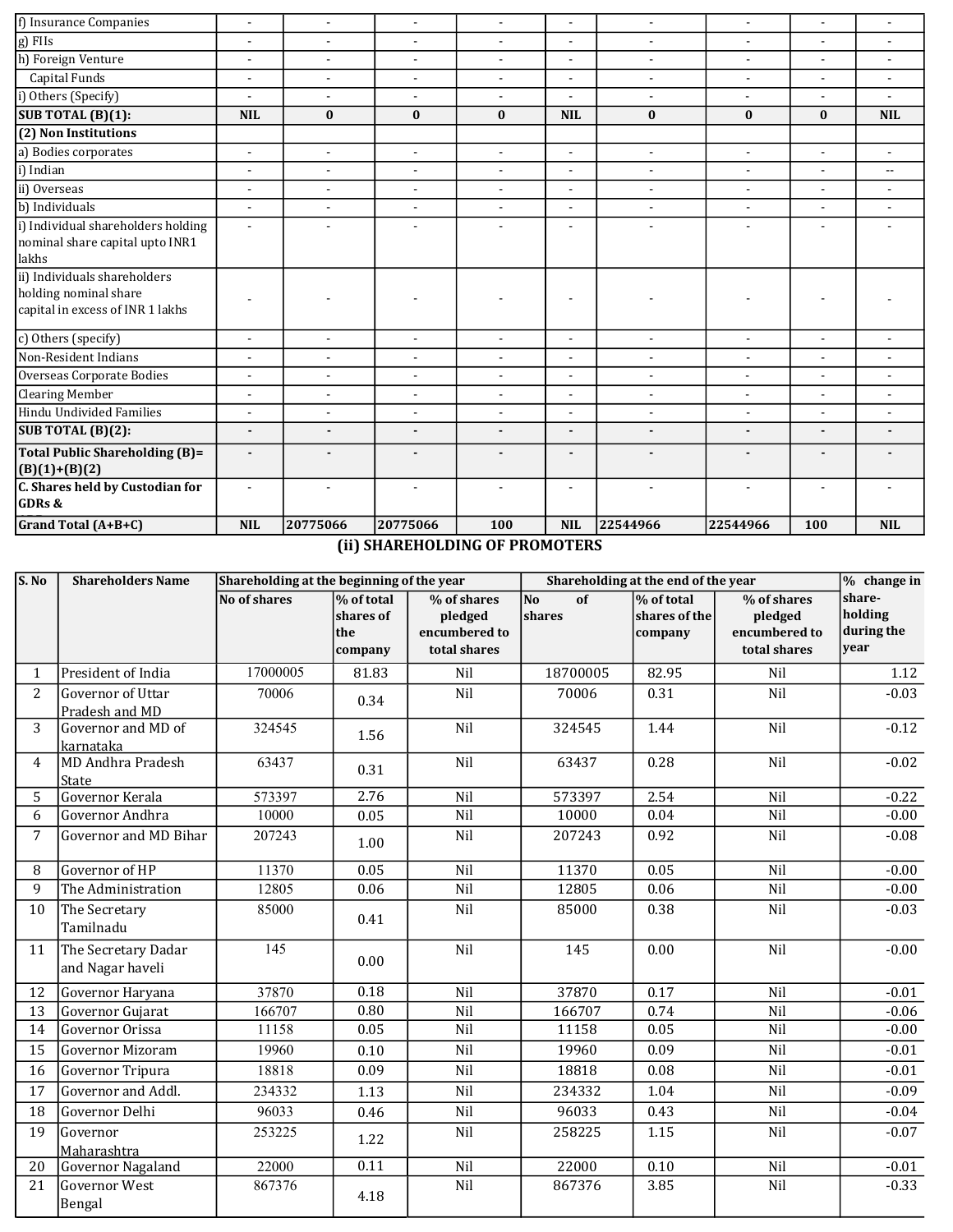| 22 | lGovernor MP         | 29736            | 0.14   | Nil                                            | 29736    | 0.13   | Nil | $-0.01$ |
|----|----------------------|------------------|--------|------------------------------------------------|----------|--------|-----|---------|
| 23 | lGovernor Puniab     | 95934            | 0.46   | Nil                                            | 95934    | 0.43   | Nil | $-0.04$ |
| 24 | Governor Pondicherry | 5993             | 0.03   | Nil                                            | 5993     | 0.03   | Nil | $-0.00$ |
| 25 | lGovernor Assam      | 163200           | 0.79   | Nil                                            | 163200   | 0.72   | Nil | $-0.06$ |
| 26 | lGovernor Uttrakhand | 6500             | 0.03   | Nil                                            | 52000    | 0.23   | Nil | 0.20    |
| 27 | Governor Manipur     | 2500             | 0.01   | Nil                                            | 2500     | 0.01   | Nil | $-0.00$ |
| 28 | Governor J&K         | 293750           | 1.41   | Nil                                            | 293750   | 1.30   | Nil | $-0.11$ |
| 29 | Governor Jharkhand   | 72500            | 0.35   | Nil                                            | 77500    | 0.34   | Nil | $-0.01$ |
| 30 | lSh. KK Manchanda    | 10               | 0.00   | Nil                                            | 10       | 0.00   | Nil | $-0.00$ |
| 31 | Governor Chattisgarh | 19466            | 0.09   | Nil                                            | 33866    | 0.15   | Nil | 0.06    |
| 32 | lSh. Abrar Ahmed     | 30               | 0.00   | Nil                                            | 30       | 0.00   | Nil | $-0.00$ |
| 33 | ISmt. Parveen Ahmed  | 15 <sup>15</sup> | 0.00   | Nil                                            | 15       | 0.00   | Nil | $-0.00$ |
|    | Total                | 20775066         | 100.00 | Nil                                            | 22544966 | 100.00 | Nil |         |
|    |                      |                  |        | <u>run ailanar in DDAMATROLAILADEILAI DINA</u> |          |        |     |         |

#### (iii) CHANGE IN PROMOTERS' SHAREHOLDING

| S. | Name of each shareholder                                 |                      | Shareholding at the beginning of the | <b>Cumulative Shareholding during the</b> |                                     |  |
|----|----------------------------------------------------------|----------------------|--------------------------------------|-------------------------------------------|-------------------------------------|--|
|    |                                                          | <b>No. of Shares</b> | % of total shares of the<br>company  | No of shares                              | % of total shares of<br>the company |  |
|    |                                                          |                      |                                      |                                           |                                     |  |
|    | At the beginning of the year                             | 20775066             | 92                                   | 20775066                                  | 92                                  |  |
|    | Date wise Increase / Decrease in Shareholding during the |                      |                                      |                                           |                                     |  |
|    | year specifying the reasons for                          | 1769900              | 7.85                                 | 1769900                                   | 7.85                                |  |
|    | lincrease / decrease                                     |                      |                                      |                                           |                                     |  |
|    | At the End of the year                                   | 22544966             | 100                                  | 22544966                                  | 100                                 |  |

(iv) Shareholding Pattern of top ten Shareholders (other than Directors, Promoters & Holders of GDRs & ADRs)

N.A.

## (v) Shareholding of Directors and KMP

| Sl. No |                                                                                                                 | Shareholding at the beginning of<br>the year |                                            | <b>Cumulative Shareholding during</b><br>the year |    |                                      |
|--------|-----------------------------------------------------------------------------------------------------------------|----------------------------------------------|--------------------------------------------|---------------------------------------------------|----|--------------------------------------|
|        | <b>For Each of the Directors &amp; KMP</b>                                                                      | No. of shares                                | <b>% of total shares</b><br>of the company | lNo.<br><b>Shares</b>                             | 0f | 1% of total shares<br>of the company |
|        | At the beginning of the year                                                                                    |                                              |                                            |                                                   |    |                                      |
|        | Date wise Increase / Decrease in Shareholding<br>during the year specifying the reasons for increase / decrease | <b>No Change</b>                             |                                            |                                                   |    |                                      |
|        | At the end of the year                                                                                          |                                              |                                            |                                                   |    |                                      |

#### (V) INDEBTEDNESS

| Indebtedness of the Company including interest outstanding/accrued but not due for payment                |                          |                            |                        |                     |  |  |  |  |  |
|-----------------------------------------------------------------------------------------------------------|--------------------------|----------------------------|------------------------|---------------------|--|--|--|--|--|
|                                                                                                           | <b>Secured</b><br>Loans  | <b>Unsecured</b>           | <b>Deposits</b>        | <b>Total</b>        |  |  |  |  |  |
|                                                                                                           | excluding deposits       | Loans                      |                        | <b>Indebtedness</b> |  |  |  |  |  |
|                                                                                                           |                          |                            |                        |                     |  |  |  |  |  |
| Indebtness at the beginning of the financial year                                                         |                          |                            |                        |                     |  |  |  |  |  |
| i) Principal Amount                                                                                       | Nil                      | Nil                        | Nil                    | Nil                 |  |  |  |  |  |
| ii) Interest due but not paid                                                                             | Nil                      | Nil                        | Nil                    | Nil                 |  |  |  |  |  |
| iii) Interest accrued but not due                                                                         | Nil                      | Nil                        | Nil                    | Nil                 |  |  |  |  |  |
| Total (i+ii+iii)                                                                                          | Nil                      | Nil                        | Nil                    | Nil                 |  |  |  |  |  |
| Change in Indebtedness during the financial year                                                          |                          |                            |                        |                     |  |  |  |  |  |
| Additions                                                                                                 | Nil                      | Nil                        | Nil                    | Nil                 |  |  |  |  |  |
| Reduction                                                                                                 | Nil                      | Nil                        | Nil                    | Nil                 |  |  |  |  |  |
| Net Change                                                                                                | Nil                      | Nil                        | Nil                    | Nil                 |  |  |  |  |  |
| Indebtedness at the end of the financial year-                                                            |                          |                            |                        |                     |  |  |  |  |  |
| i) Principal Amount                                                                                       | Nil                      | Nil                        | Nil                    | Nil                 |  |  |  |  |  |
| ii) Interest due but not paid                                                                             | Nil                      | Nil                        | Nil                    | Nil                 |  |  |  |  |  |
| iii) Interest accrued but not due                                                                         | Nil                      | Nil                        | Nil                    | Nil                 |  |  |  |  |  |
| Total (i+ ii+ iii)                                                                                        | Nil                      | Nil                        | Nil                    | Nil                 |  |  |  |  |  |
| (VI) REMUNERATION OF DIRECTORS AND KEY MANAGERIAL PERSONNEL Remuneration to Managing Director, Whole time |                          |                            |                        |                     |  |  |  |  |  |
| <b>Particulars of Remuneration</b><br>S. No                                                               |                          | Name of the MD/WTD/Manager |                        | <b>Total Amount</b> |  |  |  |  |  |
|                                                                                                           | <b>Managing Director</b> |                            | <b>Other Directors</b> |                     |  |  |  |  |  |
|                                                                                                           |                          |                            |                        |                     |  |  |  |  |  |
|                                                                                                           |                          |                            |                        |                     |  |  |  |  |  |
| <b>Gross salary</b><br>1                                                                                  | <b>SHAHBAZ ALI</b>       |                            |                        |                     |  |  |  |  |  |